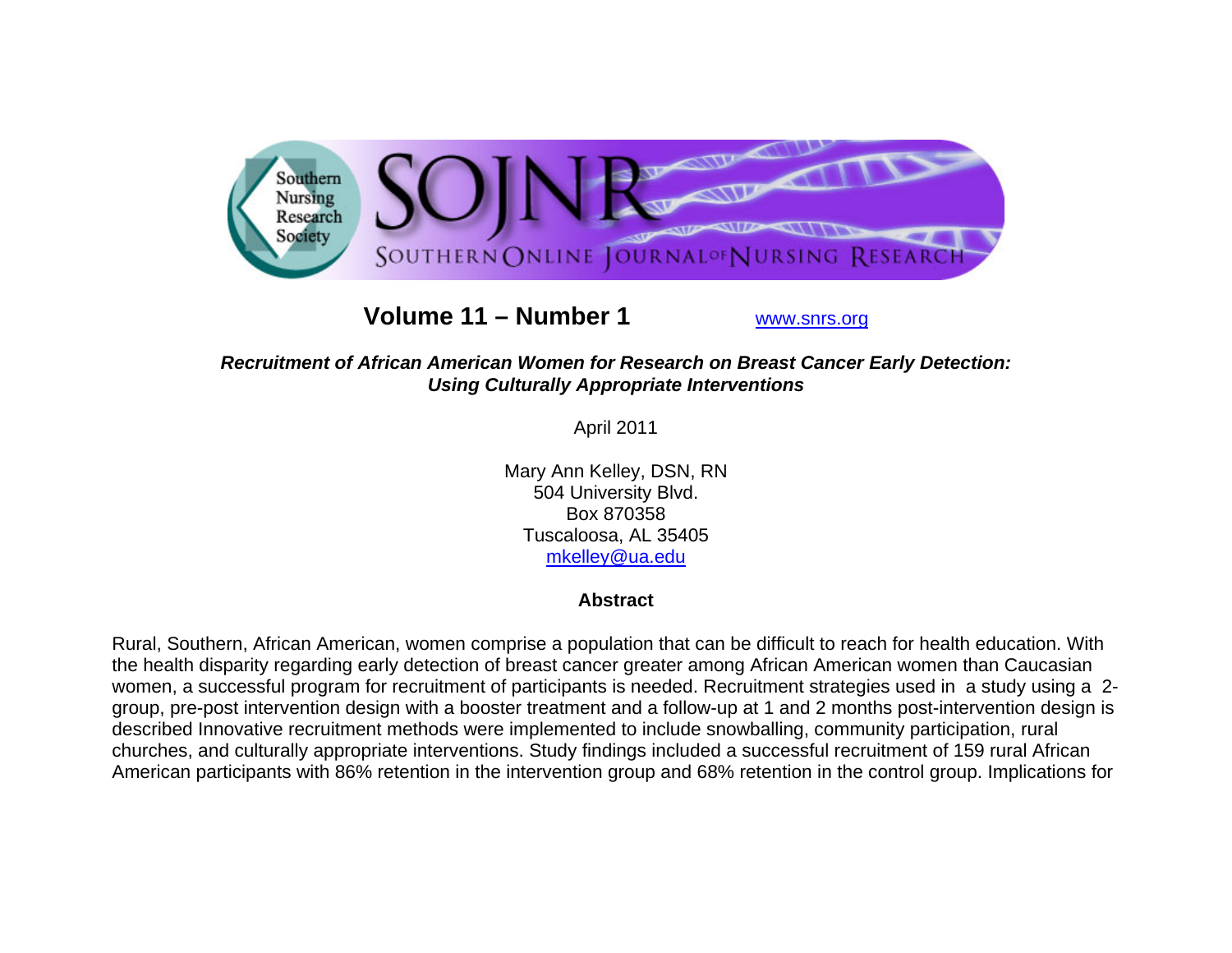future studies include using collaborative work between different agencies within rural communities to reach underserved minority populations. Nurses are important partners to reach women in their own communities.

**Keywords:** recruitment, African American, women, rural, breast cancer, research, nurses, education

## *Recruitment of African American Women for Research on Breast Cancer Early Detection: Using Culturally Appropriate Interventions*

African American women (AAW) have the highest mortality from breast cancer of any minority group in the United States.**1,2** Despite the fact that breast cancer survival rate could be as high as 97% if the cancer is found early, survival rate for African American women is approximately 78%.**<sup>1</sup>** Although the inclusion of African American women in clinical trials was a guideline proposed by the National Institutes of Health (NIH) as early as 1993,**3-5** the number of African American women who participate in clinical trials remains minimal.**5-8** For example, in a randomized clinical trial, the Women's Health Initiative (WHI), only 8,000 of 164,500 (4%) participants were African Americans,<sup>9</sup> far less than their 13% proportion in the population.**<sup>10</sup>** Although the investigators acknowledged differences in recruitment and randomizing women and women of color, no specific reasons for non-participation were reported by the researchers.**<sup>9</sup>**

#### **Purpose**

Healthy People 2010**<sup>11</sup>** included a goal of decreasing disparities in cancer mortality. To reach this goal, adequate data related specifically to the disparate populations are needed. With regard to breast cancer mortality, strategies to increase the number of African American women, who choose to participate in research studies, are needed. These strategies may remove barriers or they may increase attractiveness of participation. Ideally, strategies to reach racially and culturally diverse groups should be handled with a theoretical model of cultural competence. The purpose of this article is to describe the effective use of a model of cultural competence to recruit African American women for a breast health education program with an ultimate impact on breast cancer mortality.

## **The Breast Health Education Program Study**

The basis of this article was a research study to test the effects of a culturally specific breast education intervention for high risk AAW of 1) selected behavioral risk factors, 2) psychosocial responses, 3) attitudes toward breast self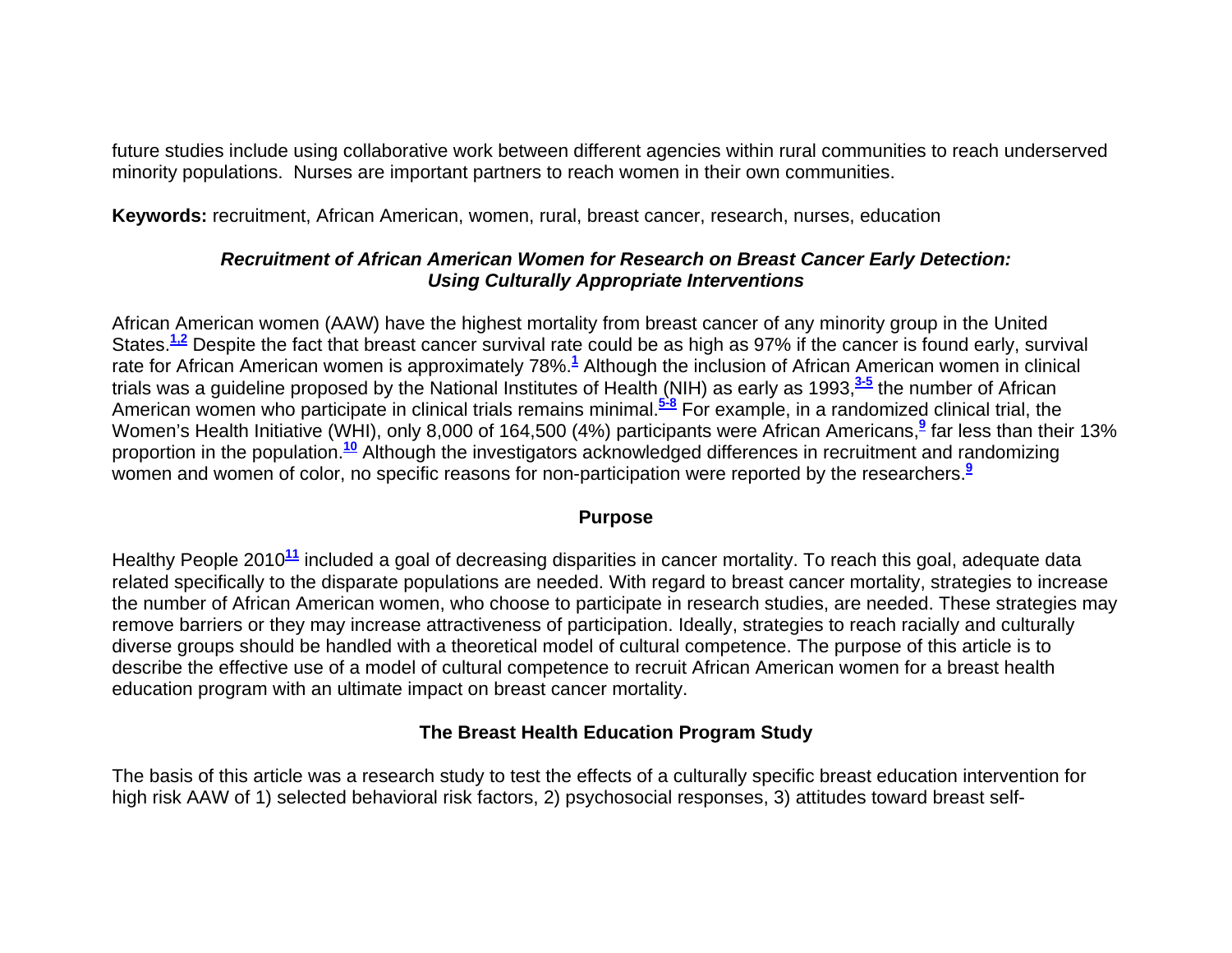examination (BSE), 4) compliance with BSE, and 5) proficiency of BSE performance.**<sup>12</sup>** Selected behavioral risk factors were fat intake, sedentary life style, and inadequate fiber intake. Psychosocial responses were perceived stress, perceived barriers to BSE, perceived barriers to clinical breast examination (CBE), ineffective coping, and low self efficacy. Attitudes toward BSE included perceived benefits of BSE and perceived benefits of CBE. Compliance with BSE included the number of times each month the women performed BSE. Proficiency of BSE performance included scoring of number of lumps found, while performing BSE on silicone breast models. The women lived in rural areas of a predominantly rural southern state.**<sup>12</sup>**

To recruit and retain the needed number of AAW, the investigator applied a transcultural assessment model of nursing.**<sup>12</sup>** This approach resulted in recruiting 159 rural AAW from 7 rural counties of 1 southern state. Of the 70 women recruited,  $N= 60$  (86%), were retained in the intervention group, and of the 86 women recruited,  $N= 60$  (68%), were retained in the control group.**<sup>12</sup>** This rate of attrition is higher than those of other studies, such as Coward,**<sup>13</sup>** Reed and associates,**<sup>14</sup>** and Fouad, et al.**<sup>9</sup>** It appeared that a higher rate of recruitment and participation was related to the use of a transcultural assessment model.**<sup>12</sup>**

## **Review of Literature**

Many barriers to the recruitment of African Americans in research studies are documented in the literature, as well as, strategies to overcome the barriers. Several of the major barriers and strategies are included here.

#### *Barriers to Recruiting African Americans*

Mistrust of research and medicine can be common in the African American community, stemming from situations such as the notorious Tuskegee study.**<sup>6</sup> 14-20** In the Tuskegee Syphilis Study, African American men with the syphilis virus were recruited and studied for long term effects of syphilis, under false pretense.**<sup>21</sup>** When a cure was found for syphilis, the participants in the study did not receive the medicine, and in fact were given false information.**<sup>21</sup>**

In a study by Mouton and Associates**<sup>22</sup>** 32% of AAW reported a lack of trust in scientists as compared to only 4.1% of Caucasian women. Another research group, Adderly-Kelly and Green,**<sup>16</sup>** reported needing a two year span to build trust within an African American community prior to completing data collection.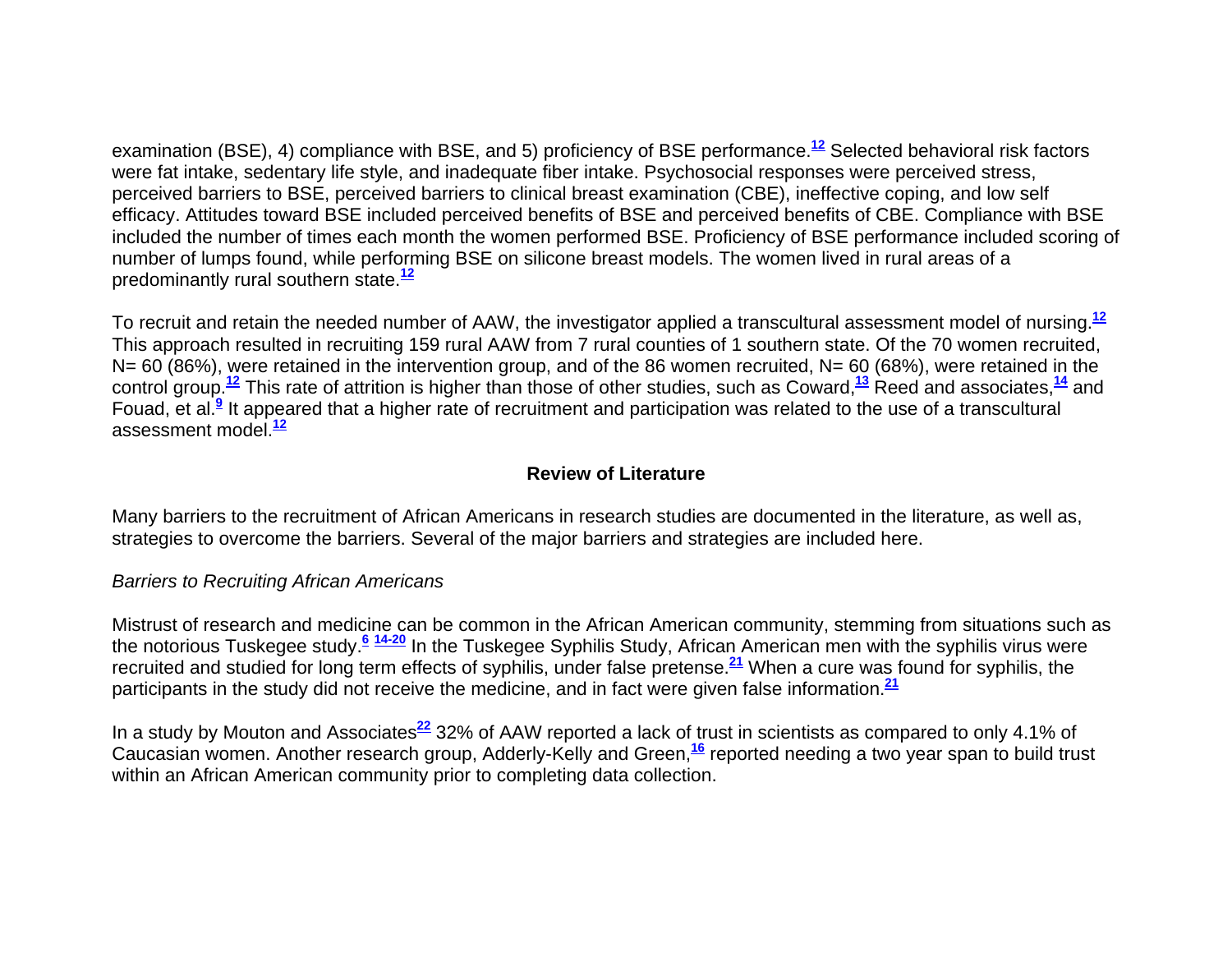Socioeconomic factors, such as cost of screenings, transportation, and time spent from work, often reduce awareness of or receptivity to research participation.**13,15,23** In a study by Nichols and associates,**<sup>23</sup>** cost issues of participants included time away from work to participate in the study, as well as travel costs. Across all six recruitment sites, 6.1% (n= 74) of participants cited issues related to data collection length as a reason for attrition, while only 2.9% reported travel costs as the reason for attrition.**<sup>23</sup>**

Perceptions of helplessness, powerlessness, or fear were other barriers to recruitment of research participants.**15,18,24** In a related sample, African American men and women reported that fear of cancer was a deterrent from getting proposed cancer screenings.**<sup>18</sup>** Also, some African Americans may see the results of treatments being unsuccessful, which increases their fear and perceptions of helplessness.**15,24**

#### *Cultural Beliefs as Barriers*

Several researchers reported cultural attitudes toward breast cancer mortality as barriers to recruitment. Lannin and associates**<sup>19</sup>** surveyed 2000 women, including 46% AAW, about cultural attitudes toward breast cancer mortality, and found that AAW have more cultural beliefs that delayed treatment than White females (*p<* 0.001). African Americans were also found to hold significantly more cultural beliefs that discouraged women from seeking medical care, such as reliance on divine intervention,**19,25,26** general fatalism, the attitude that death is inevitable and disease may be the will of God,**<sup>15</sup>** and general perception of secrecy regarding cancer diagnosis.**<sup>15</sup>** Lack of knowledge about the seriousness of a breast lump and a belief in folk medicine were also more prevalent among African Americans.**<sup>19</sup>** In one of the questions related to whether doctors experiment with people by "cutting a person's cancer" (performing surgery), 6% of Caucasians agreed with the statement, compared to 17% of the African Americans.**<sup>19</sup>**

#### *Successful Strategies for Recruitment*

Several recruitment and retention strategies have been reported as successful for the African American population. Several researchers suggested developing ties with the African American community.**9,15,20,27-29** Other researchers suggested collaborating with persons in the community through collaborating with churches.**15-17,20,26,30** Moreno-John and associates**<sup>20</sup>** suggested going within the community to complete research rather than expecting the participants to go to outside establishments. Abernethy and associates**<sup>15</sup>** suggested having a familiarity with participants, as an aide to successful recruitment.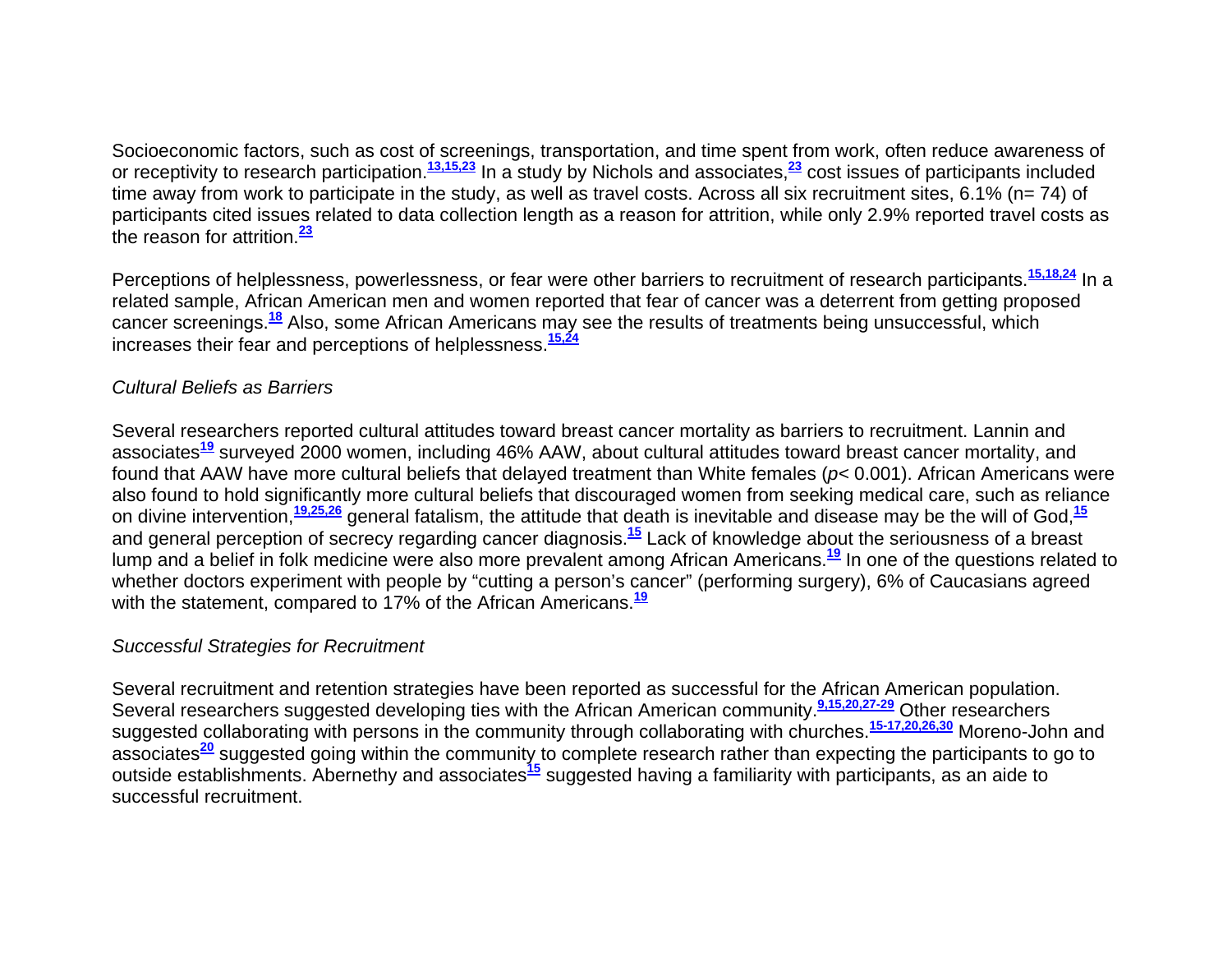Other strategies for overcoming barriers to recruitment included offering free or reduced cost screenings,**15,28,29** and providing transportation needs.**9,15,28,29** In one study with the Women's Health Initiative, transportation was needed and provided for 70% of the minority populations, as a strategy to enhance recruitment.**<sup>9</sup>**

One major cultural issue within the African American community addressed during recruitment was building trust.<sup>9.15-</sup><br><sup>18,20,28</sup> Abernethy and associates<sup>15</sup> suggested dispelling the mistrust with education. When working men, during prostate cancer screenings, researchers successfully recruited 655 men by dispelling fears and fatalistic views with practical solutions and education related to negative past experiences.**<sup>15</sup>** The value of informing participants of study progress and outcomes, and of investing presence and service in the community are also strongly supported.**15,20**

#### *Strategies Using Media*

The usefulness of various media for recruitment has been evaluated.**9,28** Brochures or flyers that were individually designed by the minority serving clinics were more successful than generic brochures.**<sup>9</sup>**

Other effective mass media include group presentations**9,30** and snowballing (telling a friend).**7-9,31** In a research study to engage high risk African Americans in a physical activity program, 49% of participants with low educational levels were obtained through snowballing, compared to 32% of the overall sample.**<sup>27</sup>** Fouad and associates**<sup>9</sup>** surveyed minority participants in the Women's Health Initiative study and found that in the African American community, group presentations with "Name-A- Friend" at churches was the most effective recruitment strategy.

Newspapers were found to be ineffective in one study,**<sup>23</sup>** but effective in others.**9,28** Fouad and associates**<sup>9</sup>** found that the media, newspaper articles, and advertisement were regarded as effective by 88% of African American participants, followed by television and radio news reports at 66%.

The University of North Carolina's Center on Minority Aging for the Durham Elders Project researchers recruited approximately 182 African Americans aged 65 years and older and retained them on a database for 5 subsequent studies.**<sup>20</sup>** These researchers reported several reasons for recruitment success, such as: 1) collaborating with community leaders, community churches, and community organizations; 2) having a research office located within the community; 3) providing information to participants during and after completion of the study; and 4) making visits in the homes of seniors.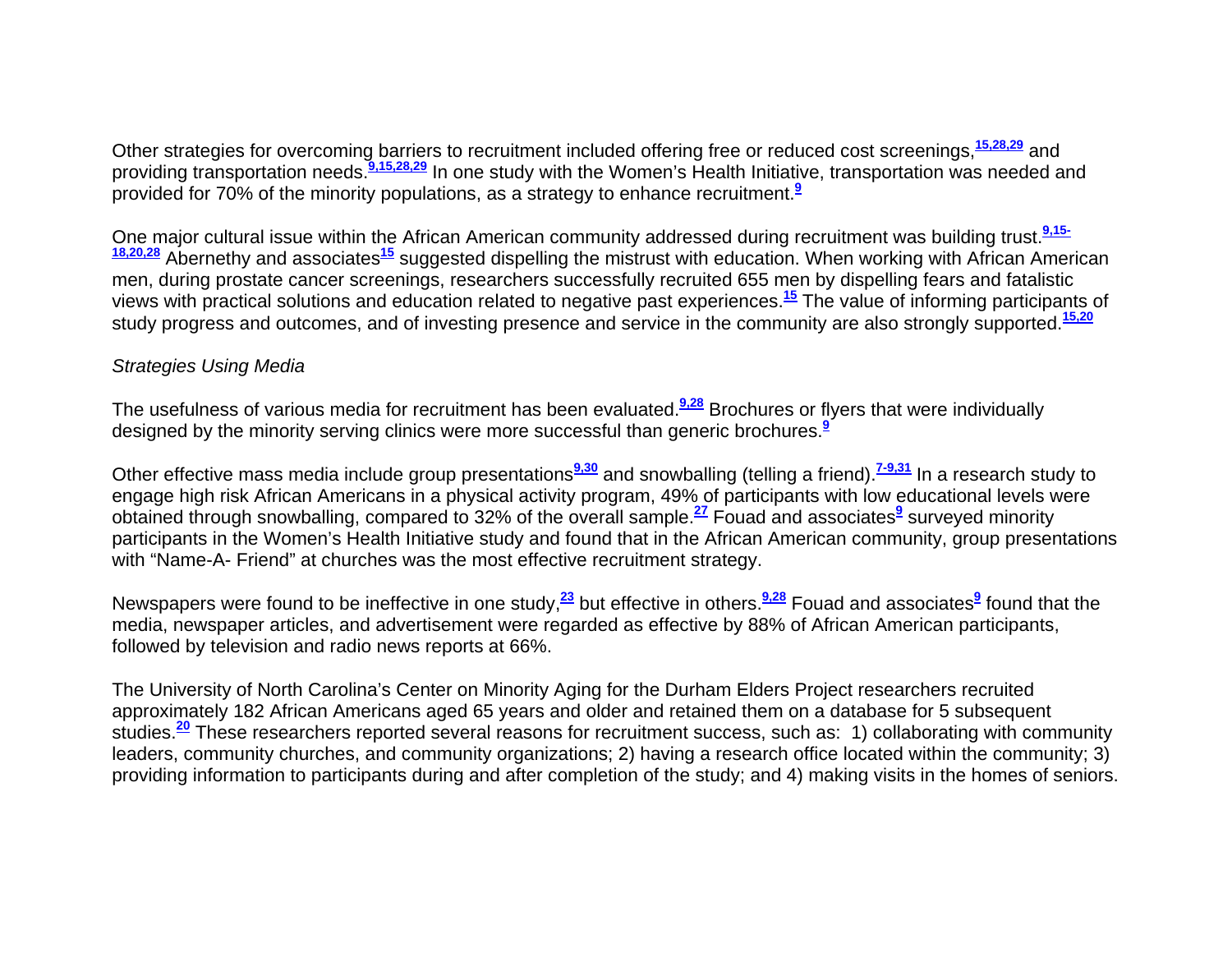Providing service activities to meet the needs of the community, outside of the research study, such as health fairs, guest speaking, and assistance after a hurricane, was also highly effective.**<sup>20</sup>**

#### **Transcultural Assessment Model**

The Breast Health Education Program and the recruitment and retention strategies were guided by a theoretical framework of culturally appropriate interventions, the Giger and Davidhizar Model of Transcultural Assessment.**<sup>32</sup>** The Giger and Davidhizar Model of Transcultural Assessment (GDMTA) was developed as a means for nurses to understand cultural expression of diverse groups of people and then to use the information obtained to provide culturally competent care.**32-35** Components of the model are communication, space, social organization, time, environmental control, and biological variations. GDMTA components were thought to influence recruitment of AAW in the Breast Health Education Program and were thought to enhance retention of study participants.

#### *Communication*

*Description.* Communication is the continuous process by which one person can affect another person through behaviors, whether verbal or nonverbal.<sup>32,36</sup> To provide culturally competent care, which includes conversations used in recruitment of African American women into a study, the nurse must be aware of ways to effectively communicate the importance of breast health.

*Strategies.* Some specific interventions appropriate for providing care to AAW given by Giger and Davidhizar include attentive listening, unhurried demeanor, focused assessment of beliefs and fears, availability of AA female to provide information, social talk to initiate intervention, use of a caring tone in voice , and giving simple explanations for interventions. In application of the Transcultural Assessment Model to the recruitment and retention of the study, interventions specific to this model were used as strategies. As part of the recruitment strategy, communication was started with the local facilitators in the African American communities. The investigator, foreseeing a need for establishing trust, targeted churches as the site for recruitment. Working with established networks was a means to communicate the purpose of the research study to the women in a non-threatening mode and a means of working within established social organizations. In some cases the investigator was able to depend on long-established trust, since she had assisted with local health fairs, presented health information, and answered questions about medical care of family members in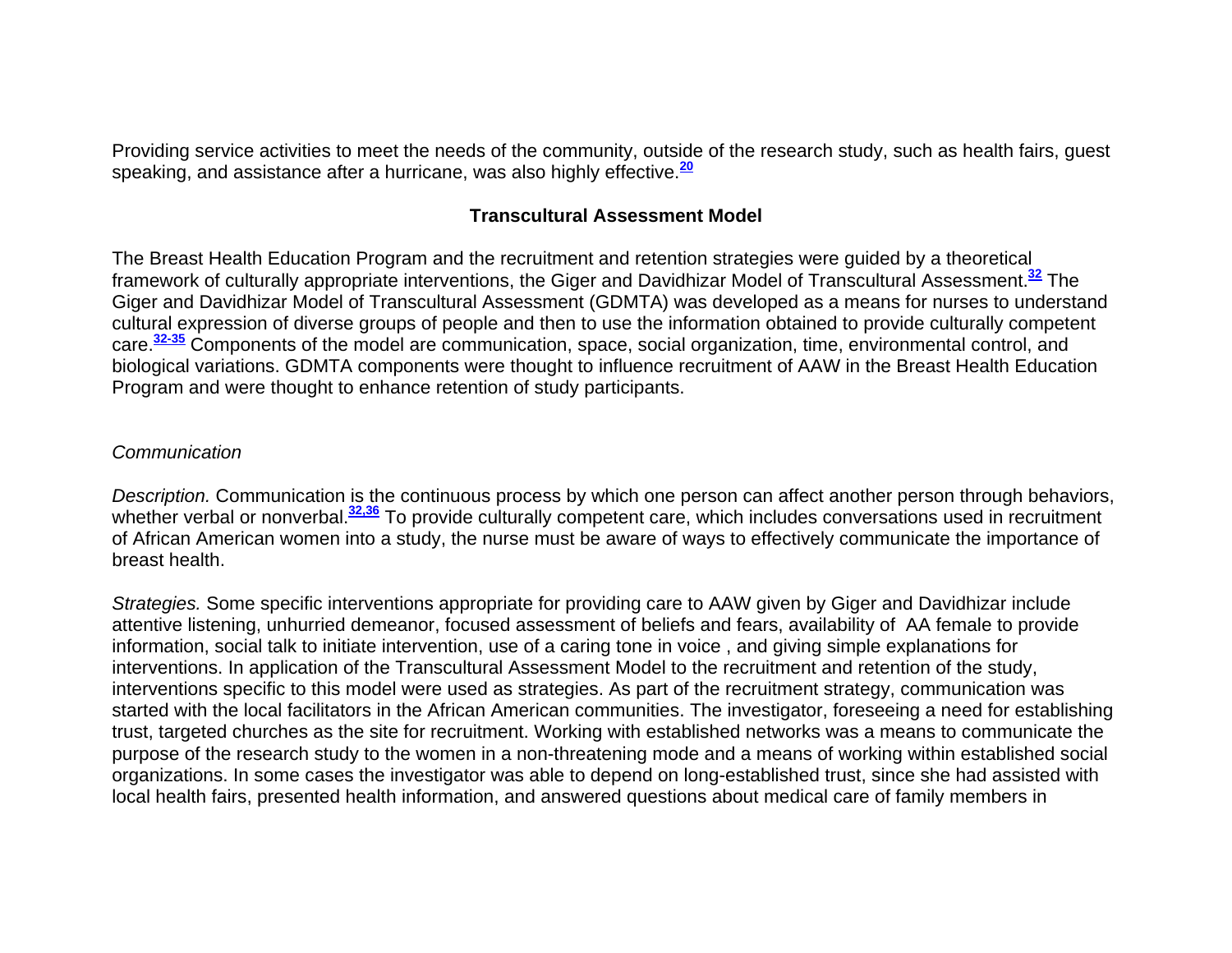previous encounters with participants. Flyers, which included pictures of AA women, information in familiar terminology, and pleasing to the eye, were posted in drug stores, beauty shops, restaurants, churches' bulletins, and bulletin boards.

Prior to each educational session, AA females provided conversations regarding community events, social networks, and family members in an unhurried and caring demeanor. The actual educational intervention was completed in an unhurried format, using terminology the women understood. The investigator also invited potential participants to nominate or recruit others, a sampling method known as snowballing.**<sup>15</sup>** Communication with friends and family was common in the AA community. In 50% of the groups, there were two or more participants from the same family as a result of the snowballing effects.

#### *Space*

*Description.* Space is defined in relationship to personal space. Personal space can be described in relationship to the area around their personal bodies that people would like to maintain for themselves without the invasion of another person. The behavior of individuals in their personal space (spatial behavior) encompasses sensory stimulation from the external environment and their awareness of the stimulation from the internal environment.**<sup>32</sup>** Although AAW have close personal spaces as a rule,**<sup>36</sup>** nurses should assess this for each client. When people's personal space is respected, they feel safer and less anxious in their own territory and are more likely to disclose personal ideas or feelings.**<sup>36</sup>**

*Strategies.* In planning the implementation of the Breast Health Education Program, the concept of space was considered. The location of the meeting was determined by the individual church leader or community leader. The majority of the meetings within churches occurred in the church dining area. In preparing the seating arrangements, the chairs were placed around tables. Participants were allowed to select and position their chairs, thus providing them with control over their personal space. The participants sat in close proximity to the other participants in all of the intervention groups and control groups. The comfort of the research sessions was a deciding factor in the women telling other women about the session.

#### *Social Organization*

*Description.* Social organization, which is defined by Giger and Davidhizar,**<sup>32</sup>** is the manner by which a group organizes itself around particular units. A person learns cultural behavior, acquires knowledge and internal values through the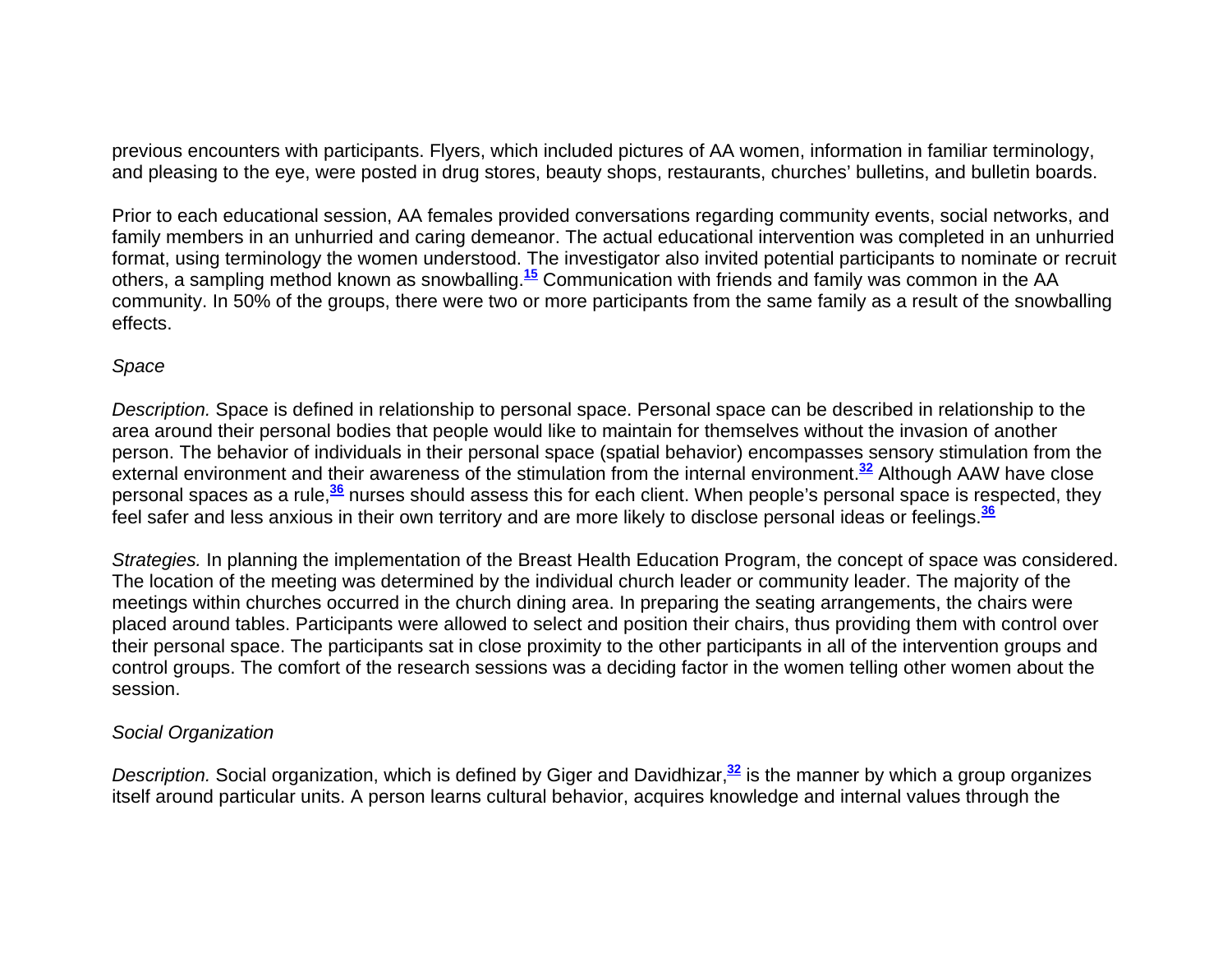process of enculturation or socialization. Enculturation occurs as a result of participation in a variety of social groups, for which all parts of group participation are important in the total makeup of the individual's being. Important social groups for many AAW include familial groups, religious groups, and ethnic minority groups. For the AA culture family plays an important role in the enculturation process with the family being the basic unit of society.**<sup>36</sup>** It has been hypothesized that many AAW still depend on large kinship networks, which include neighbors, family members, and friends that give assistance with both psychological and sociological support.**<sup>32</sup>** The church or religious group can also be a part of the network for AAW to promote self-esteem and maintain culture.**<sup>36</sup>**

*Strategies.* In recruiting participants for the study, the social organizations of churches, beauty shops, community centers, and women's sewing groups were approached. Much of the successful recruiting efforts occurred through one woman telling others in her network of friends or relatives. When asked about contact persons in the community, ministers of churches were some of the first names mentioned by participants and contact was then made by the researcher.

The local facilitator also contacted a long-established breast cancer survivor group six months prior to the targeted implementation day. The breast cancer survivors group was well known in the community due to the group's participating in several health-related events in the churches prior to the present study. The survivor group's members introduced the researcher to pastors and women leaders within the local churches, as a means of setting up the breast health programs. Churches, being one of the common social networks in the AA community, were an optimal source for obtaining participants. Once the pastors of the local churches gave approval, information regarding the educational programs was placed in flyers, church bulletins, and pamphlets. In churches where she was less well known, the investigator enlisted the assistance of a female leader within the church to recruit participants at meetings after church. The women networked around a lunch served by the researcher. Of the clusters of groups for data collection, 65% took place within church groups.

#### *Time*

*Description.* Time is defined as social time, "systems of time that have diverse meanings and therefore diverse consequences on social interactions."**32p118** Within the construct of time, the temporal pattern, temporal orientation, and temporal perspectives are discussed. For example, as among most other ethnic groups, some AAW may be future oriented and set goals accordingly to have structured schedules. Others are present oriented and examine needs in terms of the relevancy of the here and now. For clients who are past oriented, historical events may be used to justify present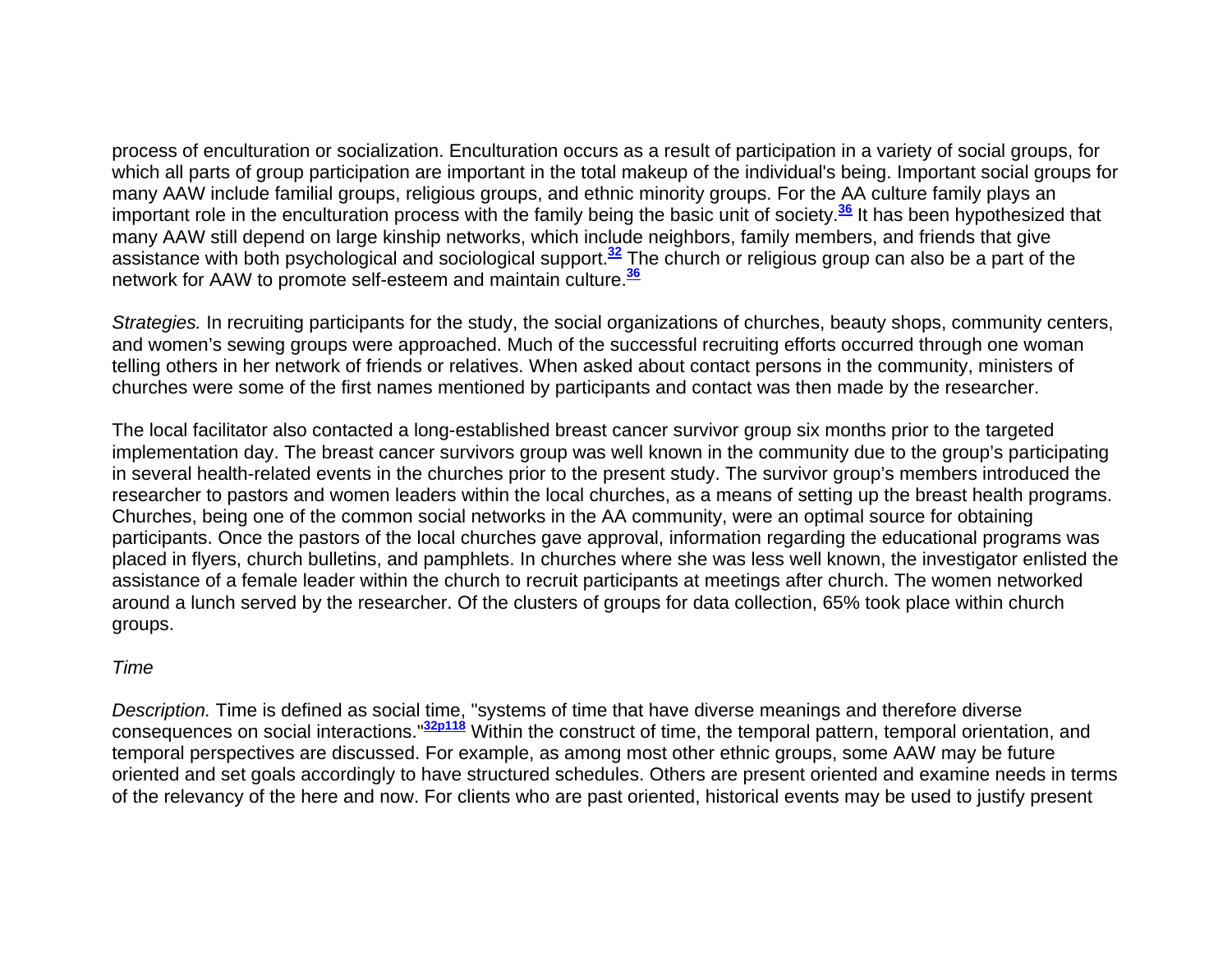reactions to situations.**<sup>32</sup>**

*Strategies.* In recruitment and retention for the study, plans were made in the design of the intervention to include sessions that could be completed in 1-2 hours or 3-4 hours depending on the participant. Although the investigator started sessions on time, there were always late arrivals. This was assumed to indicate whether participants were present or future oriented, with those on time considered future oriented and those who came late as present-oriented. These orientations were accommodated in several ways as the investigator anticipated that the comfort of the sessions would be a major factor in word-of-mouth for attending future sessions or offerings of the entire intervention. The investigator spent the extra time to make each participant feel comfortable, so the persons who were late were given time to catch up without penalizing the ones that were on time. Being conscious of whether the participant was future or present oriented in relationship to time made the investigator spend time accordingly. The future oriented participants- those who came on time- usually were the first to complete the questionnaires and the demonstration sessions. Participants could leave after completion of the components of the study; however, sometimes they chose to remain to socialize. Using an unhurried atmosphere for the present oriented participants, the investigator spent longer time in one-on-one teaching sessions.

#### *Environmental Control*

*Description.* The concept of environmental control encompasses the individual's perception of ability to direct factors in environment or to plan activities that control nature.**<sup>32</sup>** When the individual and the environment are in a mutually balanced reciprocal relationship, a state of optimal functioning or an efficacious health status is achieved.**<sup>32</sup>** If people do not believe they can control the environment, optimal health is considered out of the individual's contextual control, and they are said to have an external locus of control for health. Conversely, those who see themselves as capable of controlling nature or health outcomes are said to have an internal locus of control.**32,33**

*Strategies.* During the educational sessions, the research instruments were designed to measure some of these perceptions of environmental control. In observing the participants during the educational sessions, different loci of control were readily apparent from comments of participants. Statements like "Only God knows what we will die from;" "You can do all that you can do, then God takes over;" showed external locus of control. To foster an internal locus of control that would facilitate healthful change the PI introduced the concept that God wants each woman to take care of her body. The stories given by the cancer survivors, which emphasized the desire of the survivors to protect their bodies from the harm of cancer, also promoted an internal locus of control.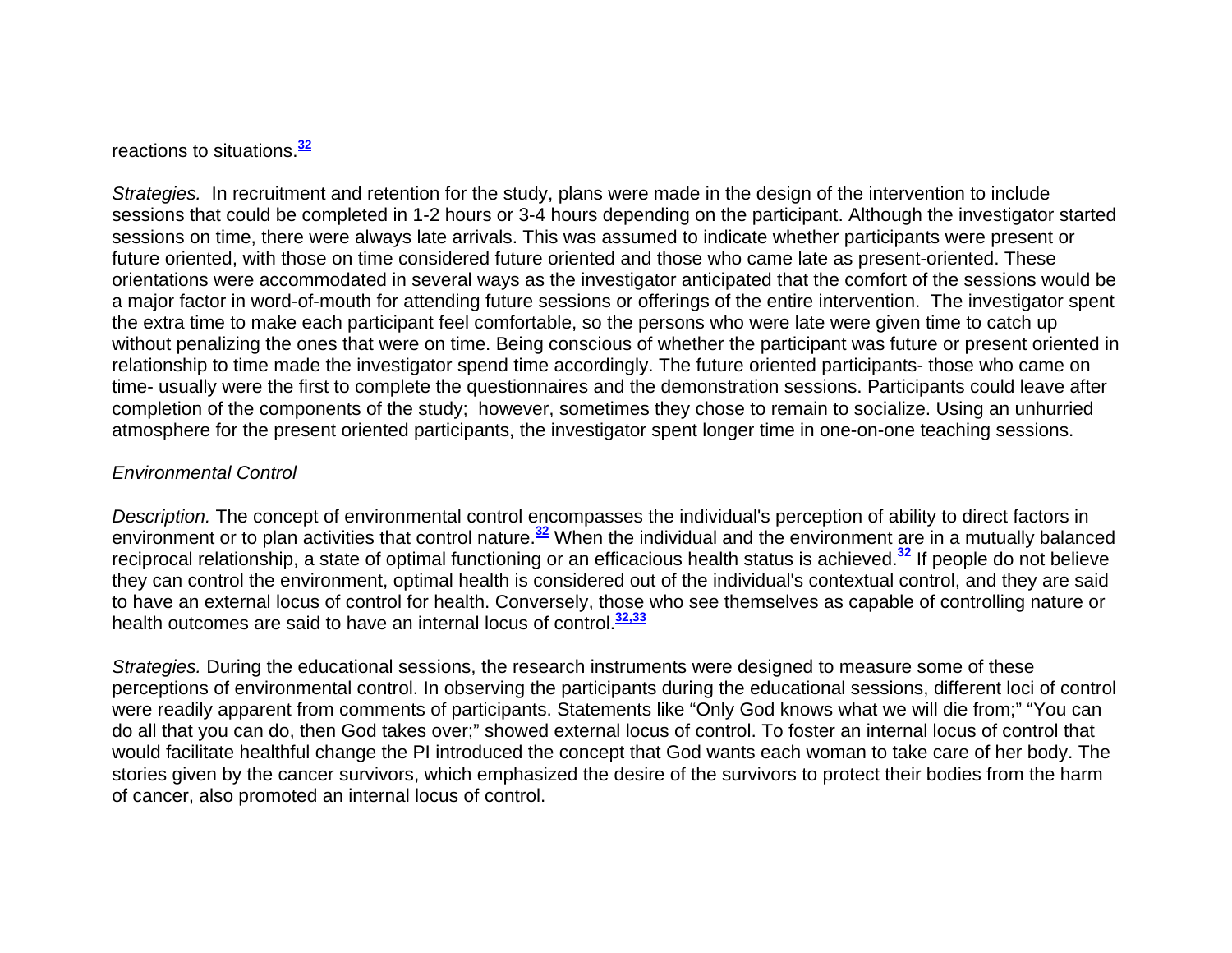#### *Biological Variations*

*Description.* Biological variations are the differences that occur in the biological makeup of the individual in response to racial, cultural, ecological, and environmental factors.**32,33** It is postulated that some AAW have health care practices generally associated with learned-patterned behaviors giving rise to the development of high risk factors for breast cancer. These health care practices may include preferences for high fat, high sodium foods that may increase susceptibility to breast cancer**.<sup>32</sup>**

*Strategies.* Some of these concepts of biological variations guided the design of the recruitment of the Breast Health Education Program to improve the retention of participants. The dominant concept of the intervention and the majority of time were spent on biological variations. The high risk factor of race was emphasized during the educational session to encourage monitoring of biological variations. Explanations of how little exercise, lack of adequate intake of fruits and vegetables, and lack of early detection of breast cancer impacted the mortality of African American women related to breast cancer was discussed in detail by the African American nurse. Also, the breast cancer survivors emphasized the use of mammography and CBE to detect breast cancer early.

## **Discussion/ Conclusions**

The application of a culturally appropriate assessment model for recruitment of African American women into a breast health education program and implementation of the program was successful overall, but both useful and non-useful efforts were identified and are reported here. The lessons learned by a novice researcher can be helpful for future research endeavors.

Successful recruitment strategies obtained from the use of Transcultural Assessment Model**<sup>32</sup>** included the social organization of the church to include pastors and church leaders; kinship networks within known communities to provide for snowballing; and building trust within the communities. The success of recruitment was markedly different based on trust building. Several churches, where the investigator was known and trusted, included many participants, who also participated in the study. However; many of the church groups, where the investigator was not known included many participants, who did not participate in the study. Some of the recruitment assistants within several churches or groups guaranteed at least 20 participants at an educational session, to have only three women from a congregation of 150 women attend the recruiting meeting. Many of the recruiting meetings were conveniently placed right after church services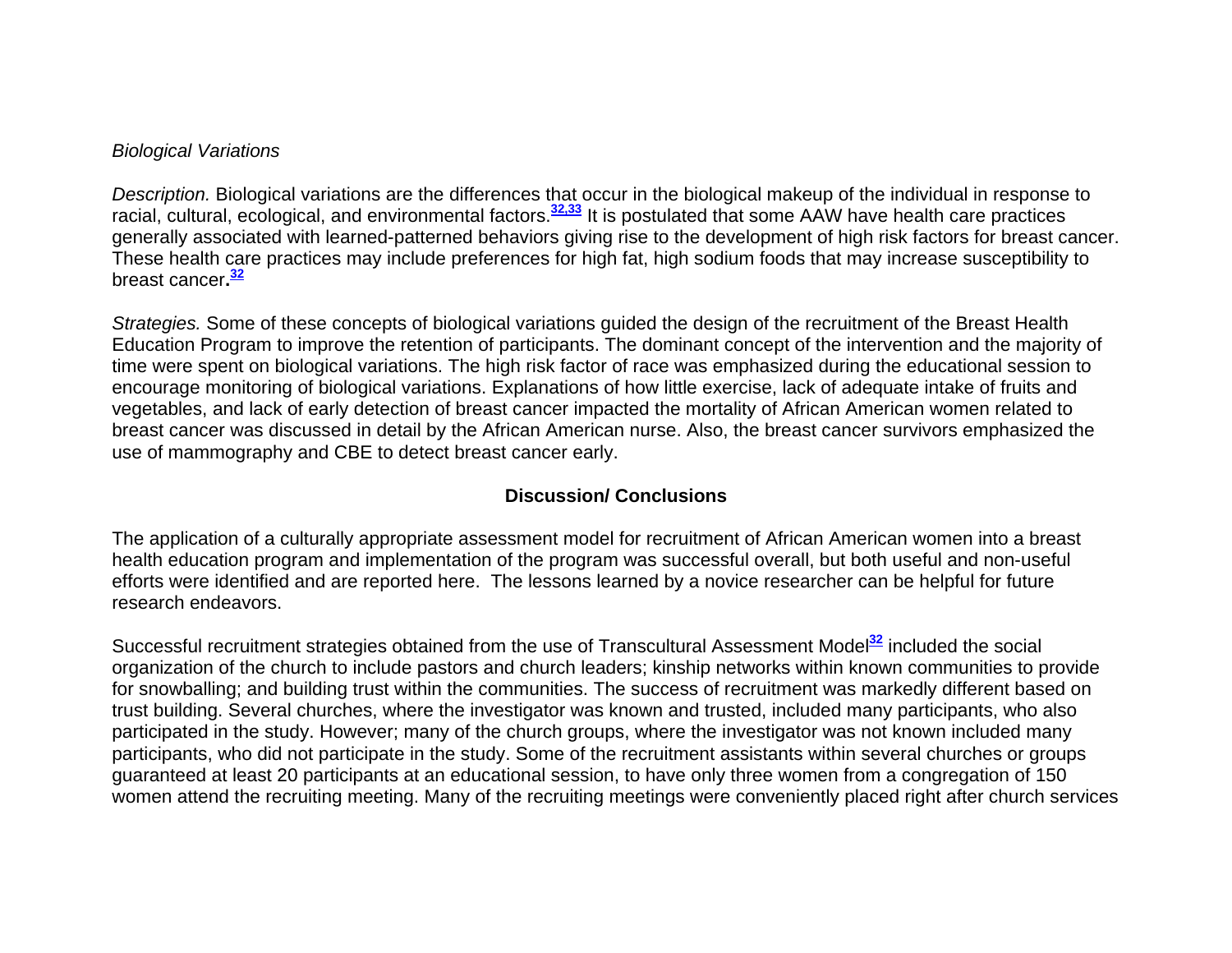with lunch served. Frequent phone calls, visits to the churches, revisiting support groups in the community, and publication of the study in the church bulletins were added but progress was very slow. After eight months of effort only 40 of the needed 120 were obtained from this community. In the community where the investigator was well known, 80 women were recruited and educated in only four months. Recruitment in unfamiliar territory took longer time periods for data collection to allow for trust building, as compared to a short time in a familiar territory. Other researchers found building trust as an effective recruitment strategy,**15,20** as well as networking or telling a friend.**<sup>31</sup>**

Other successful strategies were the inclusion of an African American nurse and African American breast cancer survivors. Being an African American nurse was helpful because many AAWs would prefer to be taught by another African American.**<sup>36</sup>** The breast cancer survivors were effective because they too were African American, and they were seen as true insiders in regard to the problems of breast cancer.

Flyers, posters, and church bulletins were not effective methods of recruitment. This is consistent with other studies.**<sup>29</sup>** The researchers in the Kolawole et al study**<sup>29</sup>** had very little response to flyers, or church bulletins with only 1-4% of the 615 participants stating that these was their recruitment methods. The more successful methods in the present study included word of mouth, similar to previous studies.**9,27,31**

During the implementation, the use of the Giger and Davidhizar's model was effective. Such strategies as seating arrangements, beginning sessions on time, and discussing how God wants women to maintain a healthy body were all obtained from the model. The cultural significance of having teachers from the same ethnic group was also suggested by the model.

#### **Implications for Practice and Research**

It must always be considered that issues other than racial background may influence participation in research, so utmost care must be taken not to fall into perceptions of stereotyping. Working with any specific population must include attention to a range of demographic issues, such as culture, environment, socio-economic situation, and a variety of other factors. When working with populations of African American women, researchers and nurses in practice could consider some of the culturally appropriate interventions for recruitment of participants into educational programs. After experiencing the positive and negative aspects of recruiting 120 African American women into a breast health educational program, insight was gained into effective recruitment strategies. Some recommendations for future recruitment of African American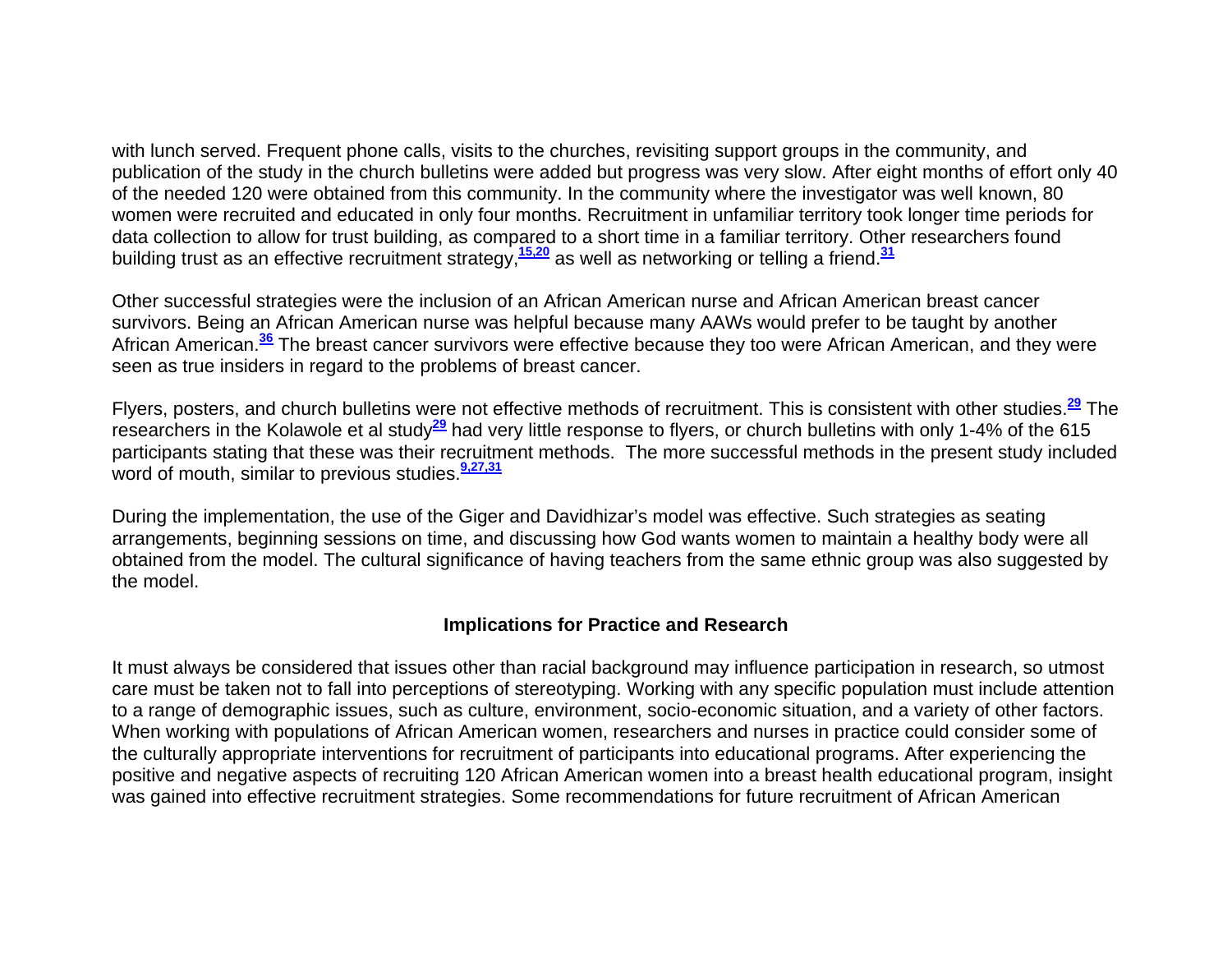women include the following: 1) Collaborate with leaders in the community, including church leaders; 2) Allow additional time for trust building within new communities; 3) Utilize persons from the same ethnic background to recruit and implement program; and 4) Accentuate the positive aspects of the individual's locus of control in order to encourage a change in behaviors. For both clinical education and research, education with African American women is likely to be better accepted if the educator or researcher is known and trusted in the community. Although using persons from the same ethnic background may not guarantee success, efforts should be made to accommodate the participants. Churches are indeed an appropriate place for offering health education. Practitioners and educators should be prepared for a need for trust building. The use of testimonials is helpful in that neither the researcher nor the educator may have experienced cancer. These culturally appropriate interventions applied to recruitment can increase the number of African American in research studies in an effort to decrease the overall breast cancer mortality of this group.

## **References**

- 1. American Cancer Society. (2008). *Cancer facts & figures, 2008.* Atlanta, GA: American Cancer Society.
- 2. National Center for Health Statistics(NCHS). (2009). *Health United States, 2008 with Chartbook*. Hyattsville, MD: NCHS.
- 3. National Institutes of Health. (1993). NIH guidelines on the inclusion of women and minorities as subjects in clinical research. Retrieved June 10, 2009 from http://grants.nih.gov/grants/funding/women\_min/guidelines\_update.htm.
- 4. National Institutes of Health. (2001). NIH policy and guidelines on the inclusion of women and minorities as subjects in clinical research-amended October 2001. Retrieved June 10, 2009 from http://grants.nih.gov/grants/funding/women\_min/women min.html.
- 5. National Institutes of Health. (2003). Monitoring adherence to the NIH policy on the inclusion of women and minorities as subjects in clinical research. Retrieved November 11, 2005 from http://orwh.od.nih.gov/inclusion/GoldReport\_2000-01.pdf.
- 6. Ford, J. G., Howerton, M. W., Bolen, S., Gary, T. L., Lai, G. Y., Tilburt , J., Gibbons, M.C., Baffi, C., Wilson, R. F., Feuerstein, C. J., Tanpitukpongse, P., Powe, N. R., Bass, E. B. (2005, June). *Knowledge and access to information on recruitment of underrepresented populations to cancer clinical trials* (Evidence report/technology assessment No. 122 prepared by Johns Hopkins University Evidence-based Practice Center under Contract No. 290-02-0018.) AHRQ Publication NO. 05-E019-2. Rockville, MD: Agency for Healthcare Research and Quality.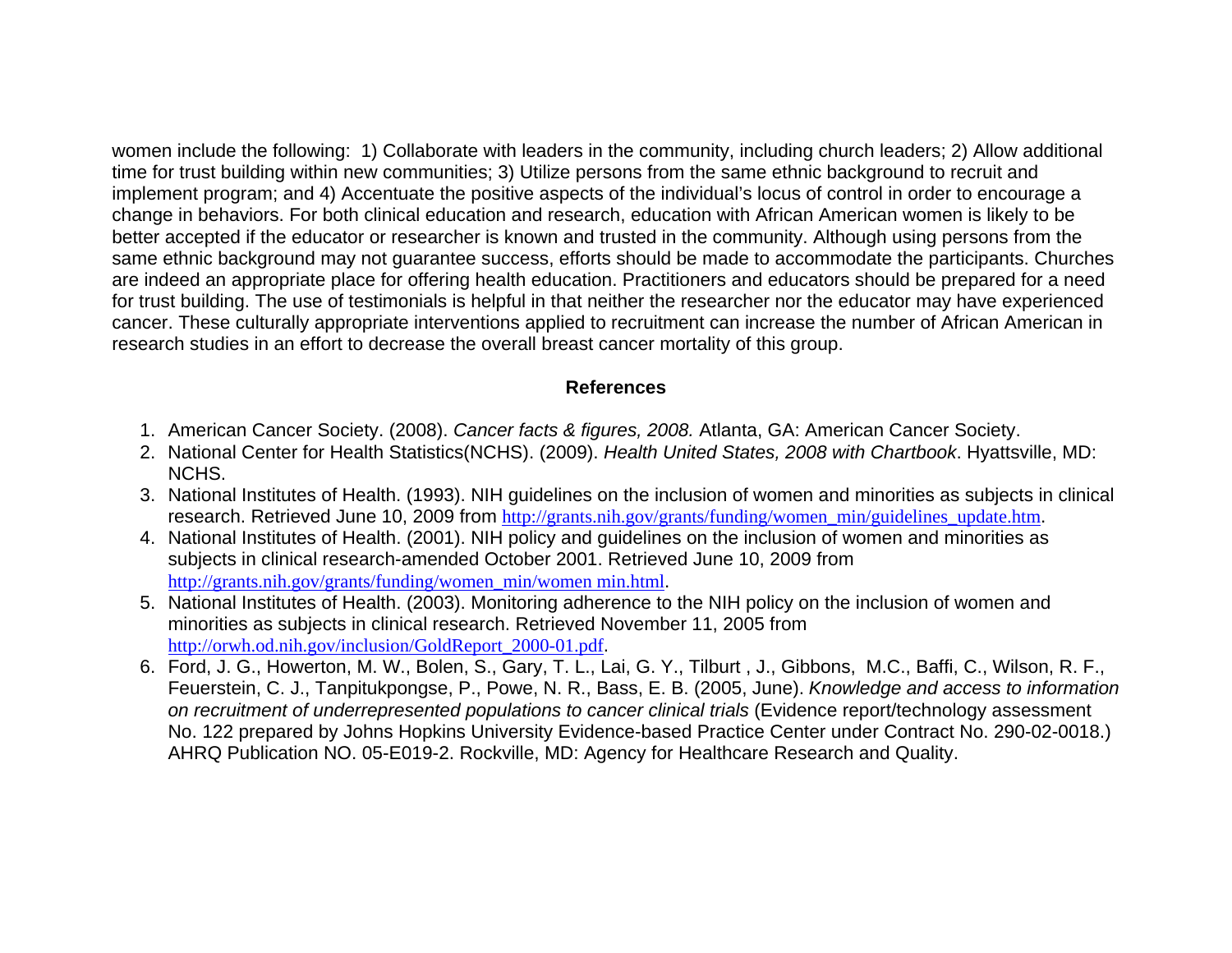- 7. Stahl, S. M., & Vasquez, L. (2004). Approaches to improving recruitment and retention of minority elders participating in research: Examples from selected research groups including the National Institute of Aging's Resource Centers for Minority Aging Research. *Journal of Aging and Health, 16*(5 Supplement), 9S-17S.
- 8. U.S. Department of Health and Human Services. (2004). *Making cancer and health disparities history: Report of the Trans-HHS Cancer Health Disparities Program Review Group.* USDHHS Report.
- 9. Fouad, M., Corbie-Smith, G., Curb, D., Howard, B. V., Mouton, C., Simon, M., et al. (2004). Special populations recruitment for the Women's Health Initiative: Successes and limitations. *Controlled Clinical Trials, 25*(4), 335-352.
- 10. U.S. Census Bureau (2007). *2000 Census of population and housing*. Washington, DC. Retrieved July 17, 2009 from http://www.census.gov/prod/cen2000/doc/sfl.pdf.
- 11. U.S. Department of Health & Human Services (DHHS). (2000). Healthy people 2010: *Understanding and improving health*. 2nd ed. Washington DC: U. S. DHHS.
- 12. Kelley, M. A. (2004, July). A culturally appropriate breast health educational intervention program for African American women, *Journal of National Black Nurses Association,15*(1), 36-47*.*
- 13. Coward, D.D. (2005). Lessons learned in developing a support intervention for African American women with breast cancer. *Oncology Nursing Forum, 32*(2), 261-266.
- 14. Reed, P. S., Foley, K. L., Hatch, J., & Mutran, E. J. (2003). Recruitment of older African Americans for survey research: A process evaluation of the community and church-based strategy The Durham Elders Project. *Gerontologist, 43*(1), 52-61.
- 15. Abernethy, A.D., Magat, M. M., Houston, T. R., Arnold, H. L., et al. (2005). Recruiting African American men for cancer screening studies: Applying a culturally based model. *Health Education & Behavior, 32*(4), 441-451.
- 16. Adderley-Kelly, B., & Green, P. M. (2005). Strategies for successful conduct of research with low-income African American populations. *Nursing Outlook, 53*, 147-52.
- 17. Dilworth-Anderson, P., & Williams, S. W. (2004) Recruitment and retention strategies for longitudinal African American caregiving research: The family caregiving project. *Journal of Aging and Health, 16*(5), 137S-156S.
- 18. Gooden, K. M., Carter-Edwards, L., Hoyo, C., Akbar, J., Cleveland, R. J., Oates, V. et al. (2005). Perceptions of participation in an observational epidemiologic study of cancer among African Americans. *Ethnic Disparities, 15*(1), 68-75.
- 19. Lannin, D. R., Mathews, H. F., Mitchell, J., & Swanson, M. S. (2002). Impacting cultural attitudes in African-American women to decrease breast cancer mortality. *The American Journal of Surgery, 184*, 418-423.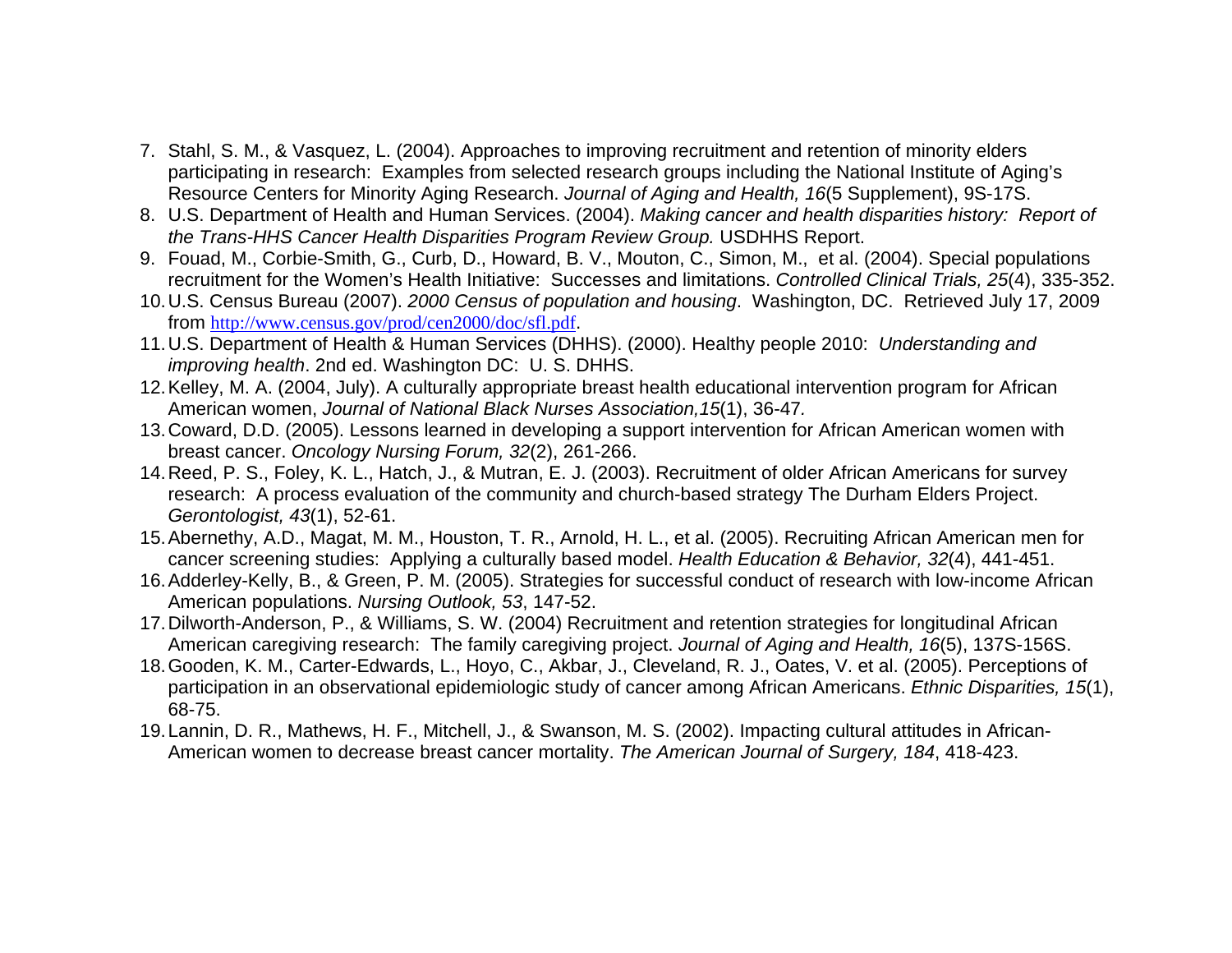- 20. Moreno-John, G., Gachie, A., Fleming, C. M., Napoles-Springer, A., Mutran, E., Manson, S. M. et al. (2004). Ethnic minority older adults participating in clinical research: Developing trust*. Journal of Aging and Health, Supplement, 16*(5), 93S-123S.
- 21. Reverby, S. M. (2000). History of an apology: From Tuskegee to the White House. *Research Practice, 8*, 1-12.
- 22. Mouton, C.P., Harris, S., Rovi, S., et al. (1997). Barriers to black women's participation in cancer clinical trials. *Journal of National Medical Association, 89*(11), 721-7.
- 23. Nichols, L., Martindale-Adams, J., Burns, R., Coon, D., Ory, M., Mahoney, D., et al. (2004). Social marketing as a framework for recruitment: Illustrations from the REACH study. *Journal of Aging and Health, 16* (5 Supplement), 157S-176S.
- 24. Powe, B. D. (1996). Cancer fatalism among African-Americans: A review of the literature. *Nursing Outlook, 44*(1), 18-21.
- 25. Kinney, A. Y., Emery, G., Dudley, W. N., & Croyle, R. T. (2002). Screening behaviors among African American women at high risk for breast cancer: Do beliefs about God matter? *Oncology Nursing Forum, 29*(5), 835-852.
- 26. Mitchell, J., Lannin, D. R., Mathews, H. F., & Swanson, M. S. (2002). Religious beliefs and breast cancer screening. *Journal of Women's Health, 11*(10), 907-915.
- 27. Yancey, A. K., Jordan, A., Bradford, J., Voas, J., et al. (2003). Engaging high-risk populations in community-level fitness promotion: ROCK! Richmond. *Health Promotion Practice, 4*(2), 180-188.
- 28. Fowler, B. A., Rodney, M., Roberts, S., & Broadus, L. (2005). Collaborative breast health intervention for African American women of lower socioeconomic status. *Oncology Nursing Forum 32*(6): 1207-16.
- 29. Kolawole, S., Cox, L.S., Nollen, N. L., Snow, T.M., Harsohena, et al., (2005). Baseline characteristics and recruitment strategies in a randomized clinical trial of African-American light smokers. *American Journal of Health Promotion, 21*(3), 183-191.
- 30. Unson, C. G., Ohannessian, C., Kenyon, L., Fenster, J., Reisine, S., & Prestwook, K. (2004). Strategies for enrolling diverse older women in an osteoporosis trial. *Journal of Aging and Health, 16*(5), 669-687.
- 31. Wood, R. Y., Duffy, M. E., Morris, S. J., Carnes, J. E. (2002). The effect of an educational intervention on promoting breast self-examination in older African American and Caucasian women. *Oncology Nursing Forum, 29(*7), 545-554.
- 32. Giger, J. N., & Davidhizar, R. E. (2008). (Eds.), *Transcultural nursing: Assessment and interventions* (5th ed.). St. Louis, MO: Mosby.
- 33. Davidhizar, R., Dowd, S., & Giger, J. (March/April, 1997). Cultural differences in pain management. *Radiologic Technology, 68* (4), 345-348.